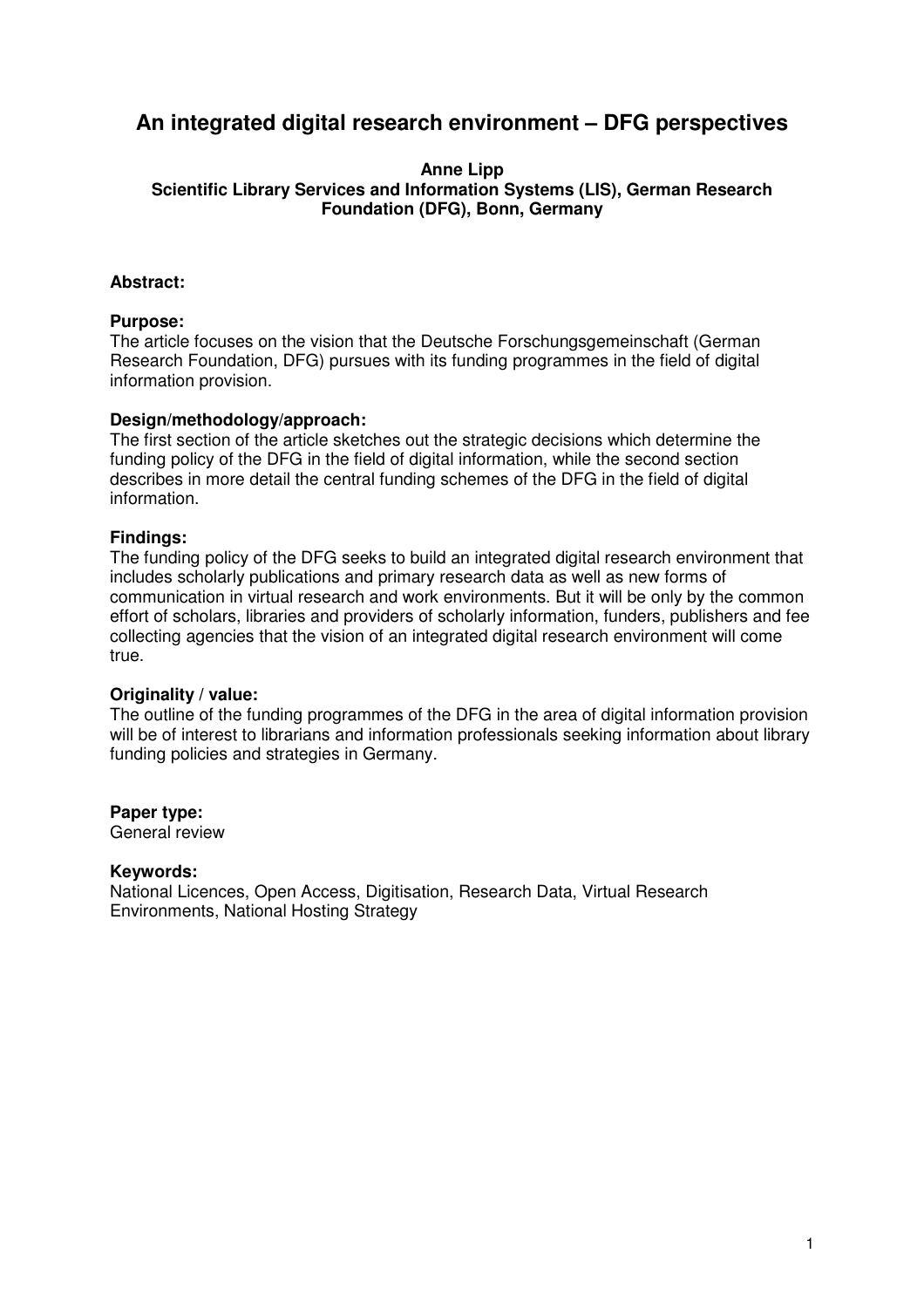## **An integrated digital research environment – DFG perspectives**

In the ideal digital world, every researcher would be able to access all the information needed for scholarly work from his or her workplace – wherever that may be. This includes scholarly publications, primary research data, and new forms of communication in virtual research and work environments.

This is the vision that the Deutsche Forschungsgemeinschaft (DFG, German Research Foundation) pursues with its funding programmes in the field of digital information provision. In this digital environment, each researcher can compile his or her own library, using modules offered nationwide and available free of charge to all who require them. One comment before focusing on digital developments: it should be made clear that the DFG does not focus exclusively on digital content in its information infrastructure funding. Digital information provision is one of several funding priorities, albeit a very central one. But it in no way fully reflects the funding spectrum of the DFG in the field of scientific library services and information systems. The DFG also supports libraries and other centres for information services in Germany in acquiring conventional forms of the most relevant scholarly literature in a given field via the system of so-called special subject collections, and in making them available to all interested researchers nationwide. In 2008, the DFG committed around 10 million euros to special subject collections alone, representing 20% of the total funds available for supporting scientific library services and information systems. Now back to the focus of this paper: the provision of scholarly information in an ideal digital world. The first section will sketch out the strategic decisions which determine the funding policy of the DFG in the field of digital information. Then, the second section will describe in more detail the central funding schemes of the DFG in the field of digital information.

## 1. Strategic decisions

The DFG is Germany's largest research funding organisation. It promotes research projects in all fields of science and the humanities. Furthermore, the DFG supports projects for funding scholarly infrastructure. The two areas of infrastructure funding are scientific equipment funding, such as major research apparatus, and the funding of scholarly information infrastructure.

In the current year, 2009, the DFG's annual budget is around 2.2 billion euros, of which 200 million euros is allocated to research infrastructure, and of this amount, around 63 million euros goes to funding scholarly information infrastructure. The remaining funds for infrastructure are spent on major research apparatus, on research vessels, but also on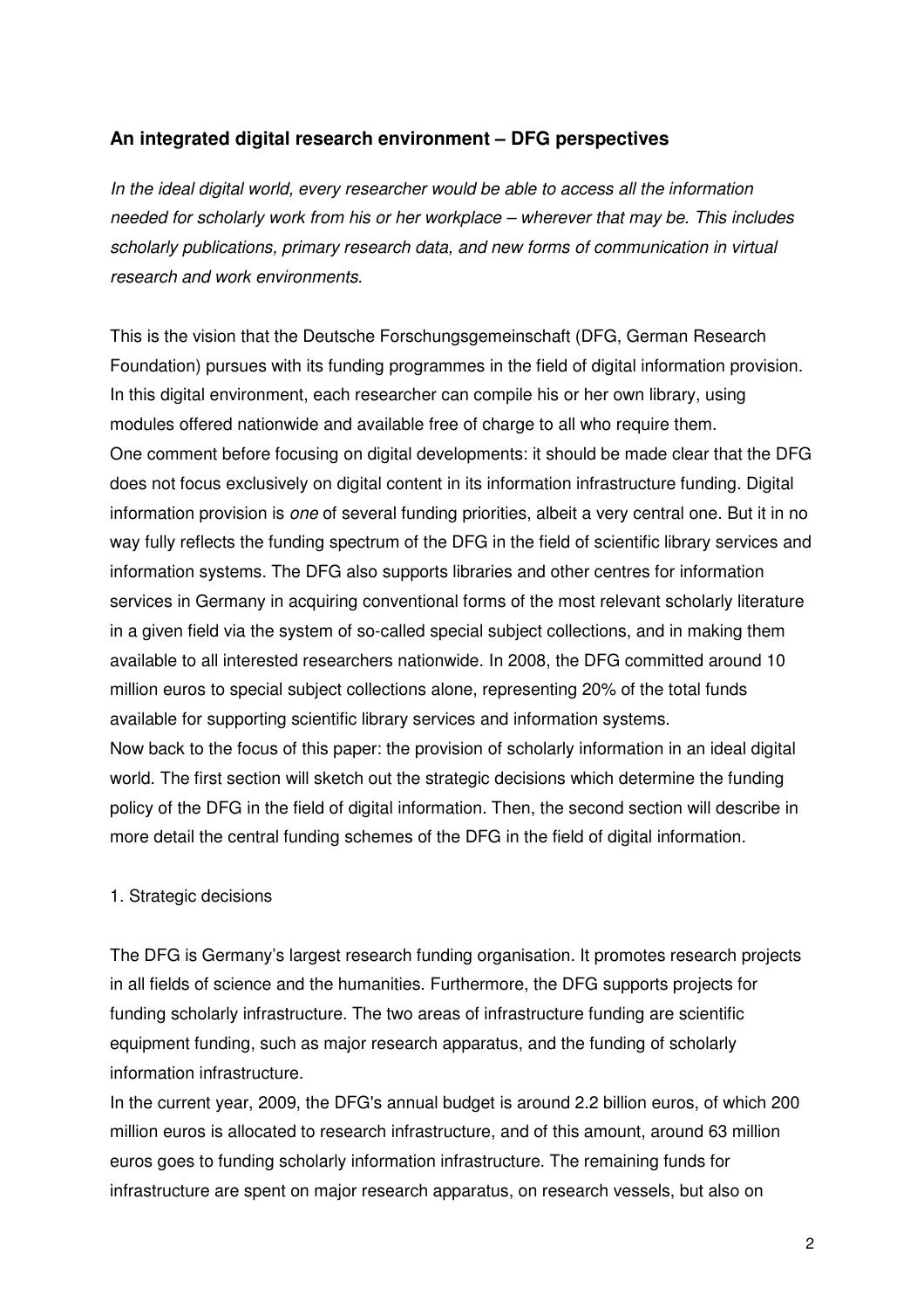facilities such as the European Liaison Office of the German Research Organisations (KoWi) or the Institute for Research Information and Quality Assurance (IFQ).

In the area of scholarly information infrastructure, the DFG funds projects and schemes that go beyond the primary responsibilities of a given information providing institution, or which could not be carried out by any individual institutions, but rather require cooperation. To do this, the DFG's funding portfolio is divided into four major areas: (1) Nationwide Library Services – (2) Indexing and Digitisation – (3) Electronic Publications – (4) Information Management. The body responsible for taking strategic decisions in the area of information infrastructure is the Committee on Scientific Library Services and Information Systems (Ausschuss für Wissenschaftliche Bibliotheken und Informationssysteme, AWBI), the members of which come from libraries, archives and other centres for information services as well as from the academic community itself.

The current funding priorities are based on a strategic review completed by the AWBI in 2005. In it, the AWBI examined how the DFG's funding programmes can better take into account the changing methods of working among researchers, as well as the changed conditions in general for scholarly publication and communication in the digital (research) age. The AWBI formulated as its goal the creation of an integrated digital research environment set forth in the 2006 DFG position paper "Scientific Library Services and Information Systems: Funding Priorities Through 2015" (DFG, 2006).

In a second step, in June 2008 the partners who together make up the Alliance of German Science Organisations (Allianz der deutschen Wissenschaftsorganisationen) issued a joint strategy entitled "Digital Information". This is currently the major policy statement coordinating funding and other activities in relation to information infrastructure in Germany. It begins with the notion that an integrated and innovative system of information provision can be set up most effectively through cooperation in the national and international context. In the national context, the Alliance organisations have agreed to more intensively coordinate the activities of the individual partners in the field of digital scholarly information systems, and to further develop them through a joint "Digital Information" priority initiative in the years 2008 to 2012. The goal of this initiative is to concentrate competencies and resources as well as to further improve the coordination of current and future activities (Alliance of German Science Organisations, 2008).

The central elements of an integrated provision of digital information as funded by the DFG come under the headings of National licensing, Open Access, Digitisation, Research data, Virtual Research Environments and – particularly in the context of the Alliance's "Digital Information" initiative – National hosting strategy. The nature of the DFG's contribution to shaping these individual elements is described in more detail below.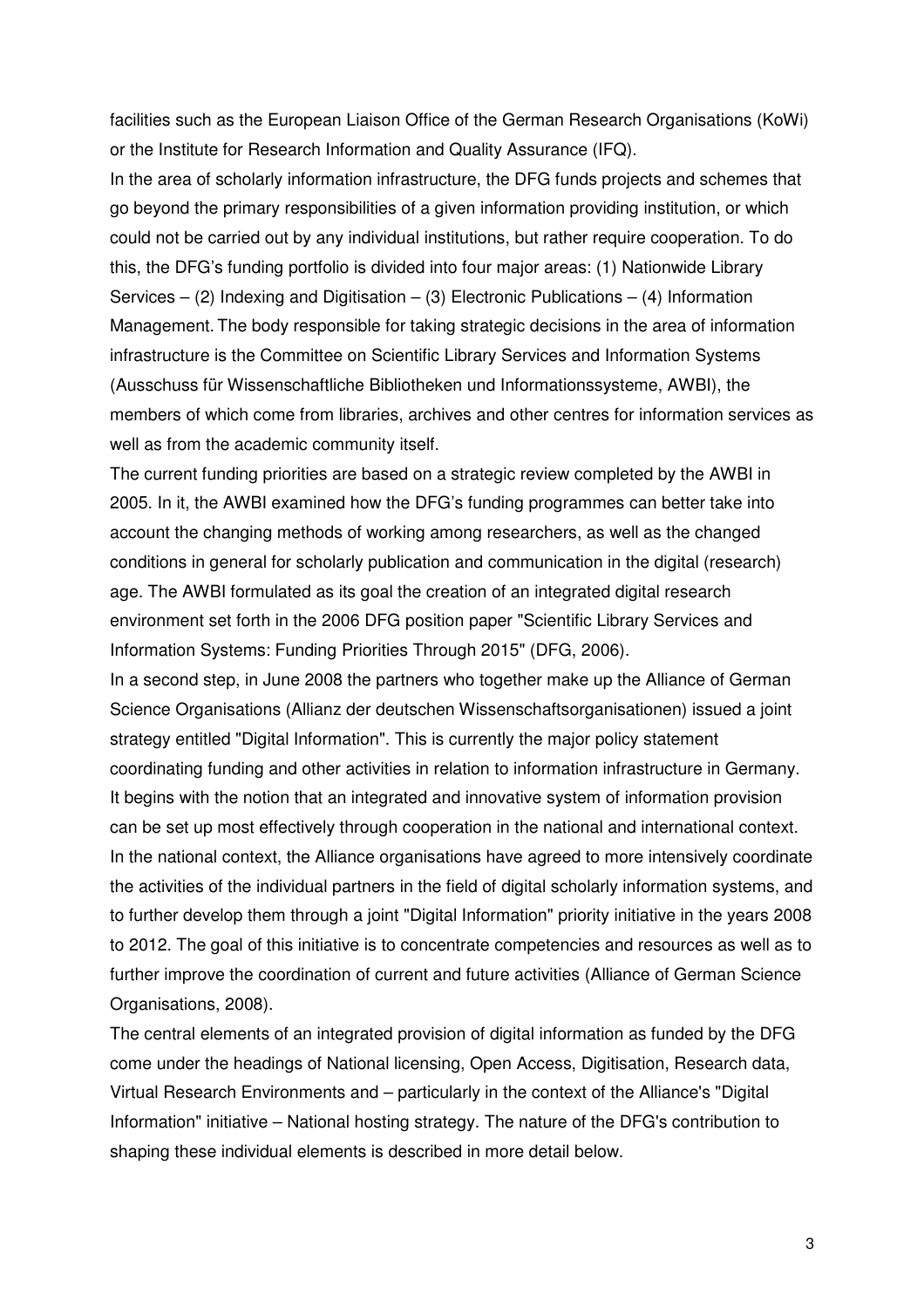#### 2. Central funding schemes

#### National licences / National licensing

When so-called national licences were first acquired with DFG funds in 2004, all the participants in this process – the publishing houses providing the content, the libraries obtaining the licences, and the DFG as funding provider – entered into new territory. Products purchased with a national licence are accessible free of charge to all academic institutions in Germany. Many of the products are also available for private individuals in Germany to register for and use. Since 2004, 124 products have been purchased in all – single databases and periodicals archives – for around 68 million euros. A list of the products currently accessible under the national licences scheme can be found at the website of this funding scheme (http://www.nationallizenzen.de/). The national licences for databases and journal archives were funded 100% through the DFG.

As a variant of this so-called "classic" national licence – i.e. where the licensed products are accessible to all academic institutions – the licensing of current periodicals is also being tested in a pilot project running from 2008 to 2010. This is being financed jointly by the institutions taking out the licence and the DFG, as a so-called "opt-in" model. The DFG has made available approximately 18.5 million euros for a total of 12 license packages with various publishing companies. While the current issues of the journals are initially only available to the institutions participating in the opt-in procedure, the updated archives are made available to all academic institutions after one year, under the moving wall principle. A third variant of national licences has been developed within the framework of Knowledge Exchange as a Multinational Licensing Tender. In this procedure the DFG issued a joint tender for multinational licences with the partner organisations DEFF (Denmark's Electronic Research Library, DK), JISC (Joint Information Systems Committee, UK) and SURFfoundation (NL). Publishers were invited to submit plans for common international licensing, which simultaneously combine a "classical" national licence with an opt-in model. This allowed each country to take its "own path", while still allowing common negotiations and activities to take place. The DFG has committed around 2 million euros for this project. After four years of funding for national licences, the scheme is now beginning to bear fruit. National licences have allowed a funding and acquisition model to be successfully installed, which takes into account both the challenge of digital information provision (national provision) as well as its opportunities (potentially unlimited access for all scholars from anywhere in Germany) in an appropriate way. The DFG sees national licences as a significant improvement in access to scholarly information across the board. They have enabled the development of new structures and forms of cooperation that bring Germany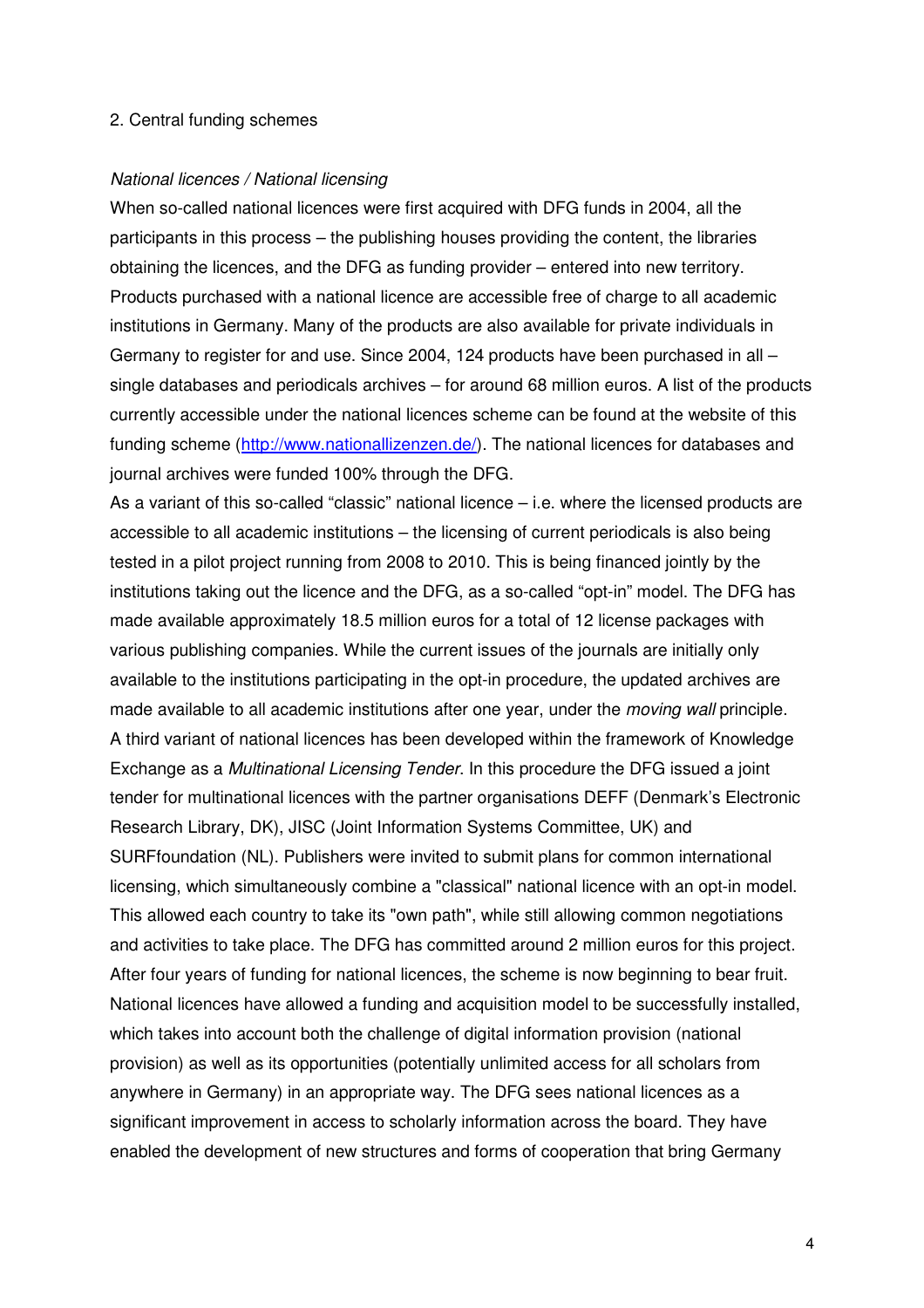closer to the vision of a digital research environment – one in which all researchers have the greatest possible digital access to the information they need.

Obviously these structures need to be further developed and established as a fixture within the academic landscape. At the same time however, it should also be emphasised that this is a task which neither any single institution nor the DFG can take on as part of its remit. The AWBI has therefore decided to modify the existing model of "classic" national licences (100% DFG funding), and, as of 2011, to replace it with a new model that treats the financing of national licences as a task to be undertaken jointly by all scholarly information institutions together with the DFG.

Indeed, one of the primary objectives of the Alliance's "Digital information" initiative is to find ways of jointly licensing electronic media such as current periodicals, complete databases, dynamic databases and e-books.

## Open Access

The knowledge arising from academic research - constantly being extended, modified and documented in scholarly publications - must be made available in digital form, ideally without financial, technical or legal barriers. To facilitate this, a forward looking digital research environment must guarantee well-organised, financially sustainable, and uncomplicated access to all forms of published knowledge. Together with the Alliance of German Science Organisations, the DFG is emphatically committed to the idea that research findings from projects supported with public funds should provide the greatest available benefit to the public. The DFG therefore expects funded projects to make their research findings available either via repositories (the so-called "green road" of Open Access) in addition to a peer reviewed published journal – usually in a time-delayed manner – or to publish them immediately in suitable Open Access journals (the so-called "golden road"). In relation to the so-called "green road" of Open Access, the DFG also supports the establishment of discipline-based and institutional repositories. In the Social Science Open Access Repository, for example, more than 3,400 publications have so far been made openly available over the internet. In such repositories, publications are released partly directly by the authors, and partly by the repository operator in cooperation with the publishers. Valueadded services – such as tools for citation analysis, usage statistics or plagiarism detection – are also offered to authors as additional incentives for making their work available via repositories.

The funding of the "golden road" is at present limited to publication funds, which can be applied for as a fixed sum in every DFG-funded research project and can be used to fund the author fees of an Open Access Gold journal.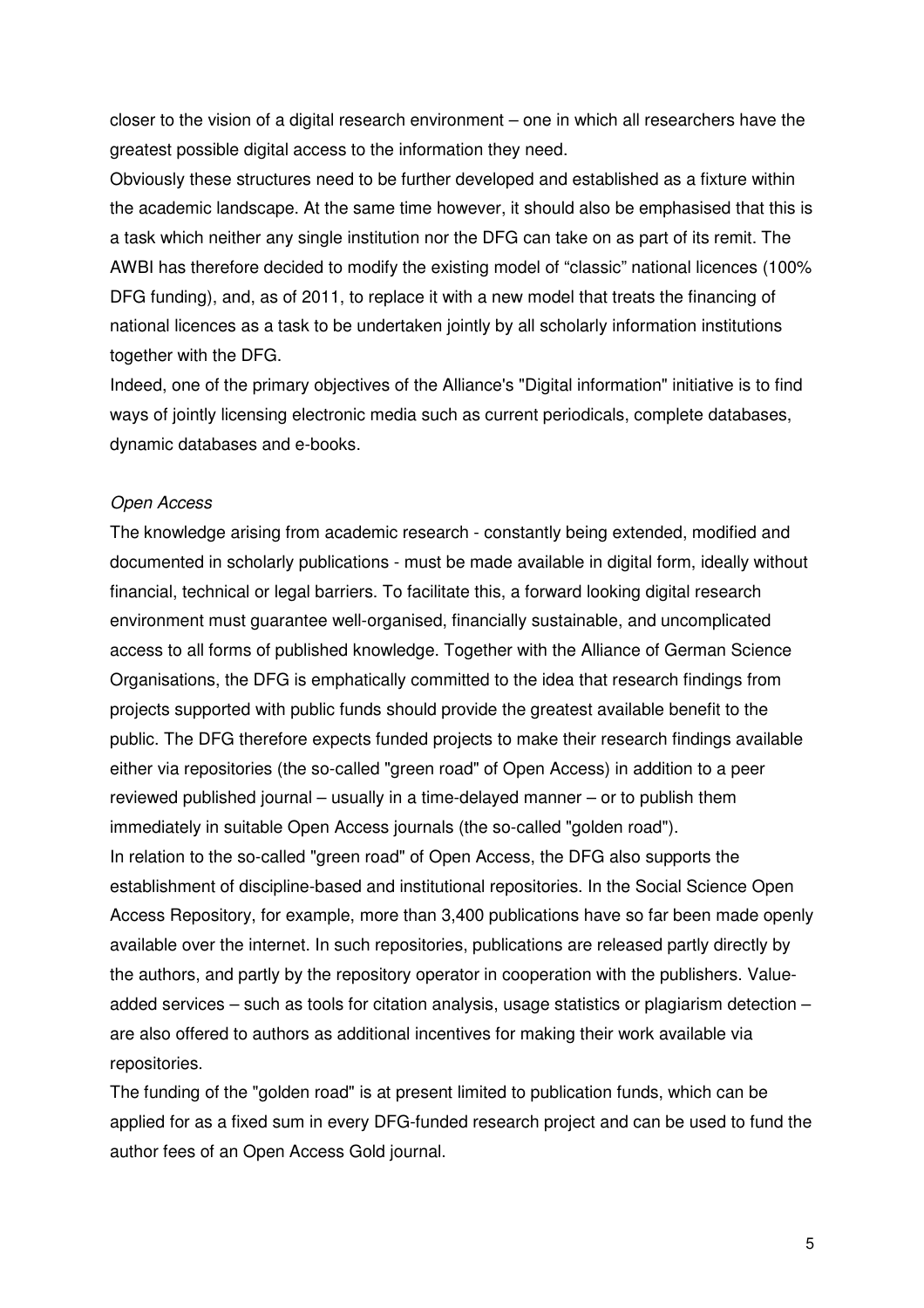Free access for scholars and researchers to all published knowledge via one of the two types of Open Access is certainly a very worthwhile goal. However, both Open Access Green and Open Access Gold have currently reached their limits, and these need to be overcome. The "green road" of Open Access demands additional effort on the part of scholars to store a copy of their publication in a repository. Moreover, few publishers allow a copy of the publication which is identical in layout to the printed version to be stored in a repository, so that authors fear a loss of reputation if the repository version is cited rather than the printed version. Solutions to this dilemma are currently being sought in the framework of the Alliance's "Digital information" initiative. Such a solution could involve an "Alliance-License", jointly negotiated by the Alliance partners, which includes the right for authors to enter their papers as they appeared in the licensed journals into an (institutional or discipline-specific) repository of their choice in the same format as the published printed PDF, and thus make it available under Open Access.

In terms of Open Access Gold publication, it must be pointed out that, at present, the structural conditions are not yet in place which would enable this model of publication to be established as a genuine alternative to journals based on the subscription model. In particular, there is a lack of reliable funding mechanisms that allow not only authors but also publishers, as the service providers, to carry out reliable financial planning. An early important initiative in this area is the international SCOAP3 initiative (Sponsoring Consortium for Open Access Publishing in Particle Physics), which is being supported in Germany by the Max Planck Society, the Helmholtz Association and the DFG. This has the objective of converting the leading scientific journals in particle physics into Open Access journals in cooperation with their publishers, so that all publications in this research field are accessible free of charge [i]. Only if Open Access succeeds in creating the structural conditions at the institutional level for supporting scholars and researchers specifically in the area of Open Access publication, while at the same time relieving them of the task of needing to find additional funding for their Open Access publications, will this form of publication have a serious chance of establishing itself in the publications market and competing on equal terms with the dominant subscription model. The next necessary step would seem to involve supporting research institutions in establishing stable financing structures that enable all authors who want to publish in an Open Access journal to do so. This offers the only prospect of success in the long term in setting in motion a partial and inevitable transformation process from the subscription model to the Open Access model. In turn, it would involve a partial reallocation of the funds currently used for subscriptions to journals. To start this restructuring process, additional funds will be necessary at the outset, since no direct correlation can be expected in the short term between an increasing number of Open Access publications and a decrease in current subscriptions. In the medium to long term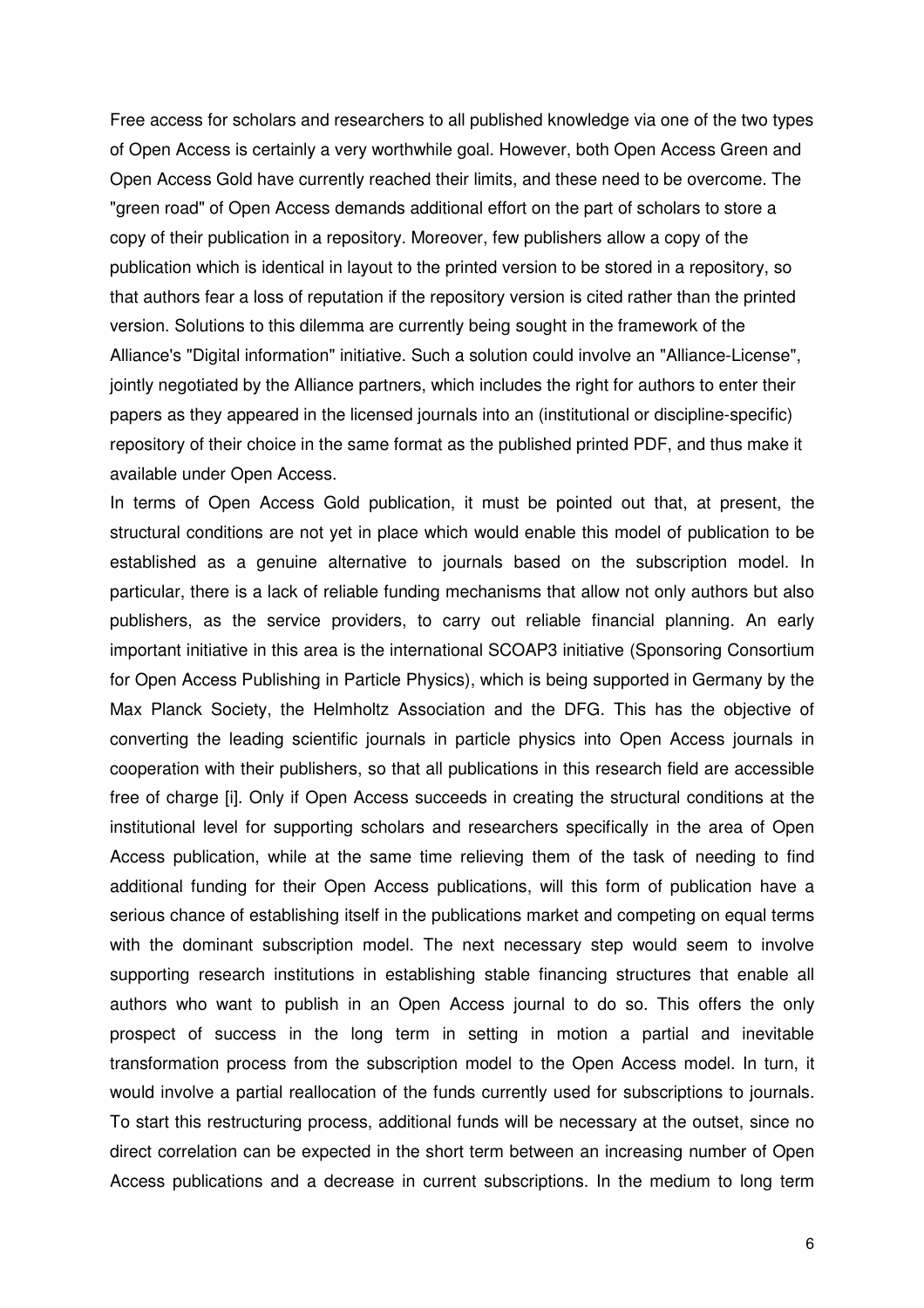however, this will allow Open Access publication to become a more attractive model for scholars alongside the continuing subscription model.

#### **Digitisation**

While the challenge in *born digital* materials consists of finding licensing and publication forms that allow unrestricted access to the digital content, the challenge in relation to the majority of the already existing knowledge base is one of transferring them into digital form in the first place. Even if retro-digitisation sounds antiquated in an integrated digital research environment, the monumental tasks which remain to be done in this area should not be underestimated. First of all, the sheer quantity of material that must be considered for retrodigitisation is overwhelming. From the hand-written and printed heritage in academic libraries, via the scholarly relevant holdings in archives to collections of objects in cultural, art history and natural history museums – theoretically all of these collections are candidates for retro-digitisation. Secondly, almost all material from the 20th century is copyrighted, and this will mean working with the rights holders and the fee collecting agencies so that larger retrodigitisation measures can be set into motion. Thirdly and finally, there is still a considerable need for further research and optimisation in this area. Just one example would be the largescale digitisation of three-dimensional objects.

The main priority of DFG funding currently involves the digitisation of out-of-copyright handwritten and printed material from the 16th to the 18th century – with the aim of quickly setting up a digital library containing the most important literature of the pre-digital era. An important aspect of all funding programmes that support retro-digitisation is that standards are observed – be it in the technical area or in the presentation of the digitised material –, such as those laid down in the recently updated "Practical Guidelines on Digitisation" from the DFG (DFG, 2009).

#### Research data

In an integrated digital research environment, it is not just the published knowledge that must be digitally accessible, but above all the foundations of knowledge production: the primary data relevant to the research project concerned.

The challenges in this still comparatively young branch of scholarly infrastructure funding relate both to the material itself and to the structures that are necessary to be able to incorporate research data into the scholarly communication and publication process – and thus into a digital research environment.

On the material: If primary research data is understood to mean the raw data of research, the foundations of knowledge production, then primary research data must be understood to refer equally to measurement data and archaeological finds, to objects from natural history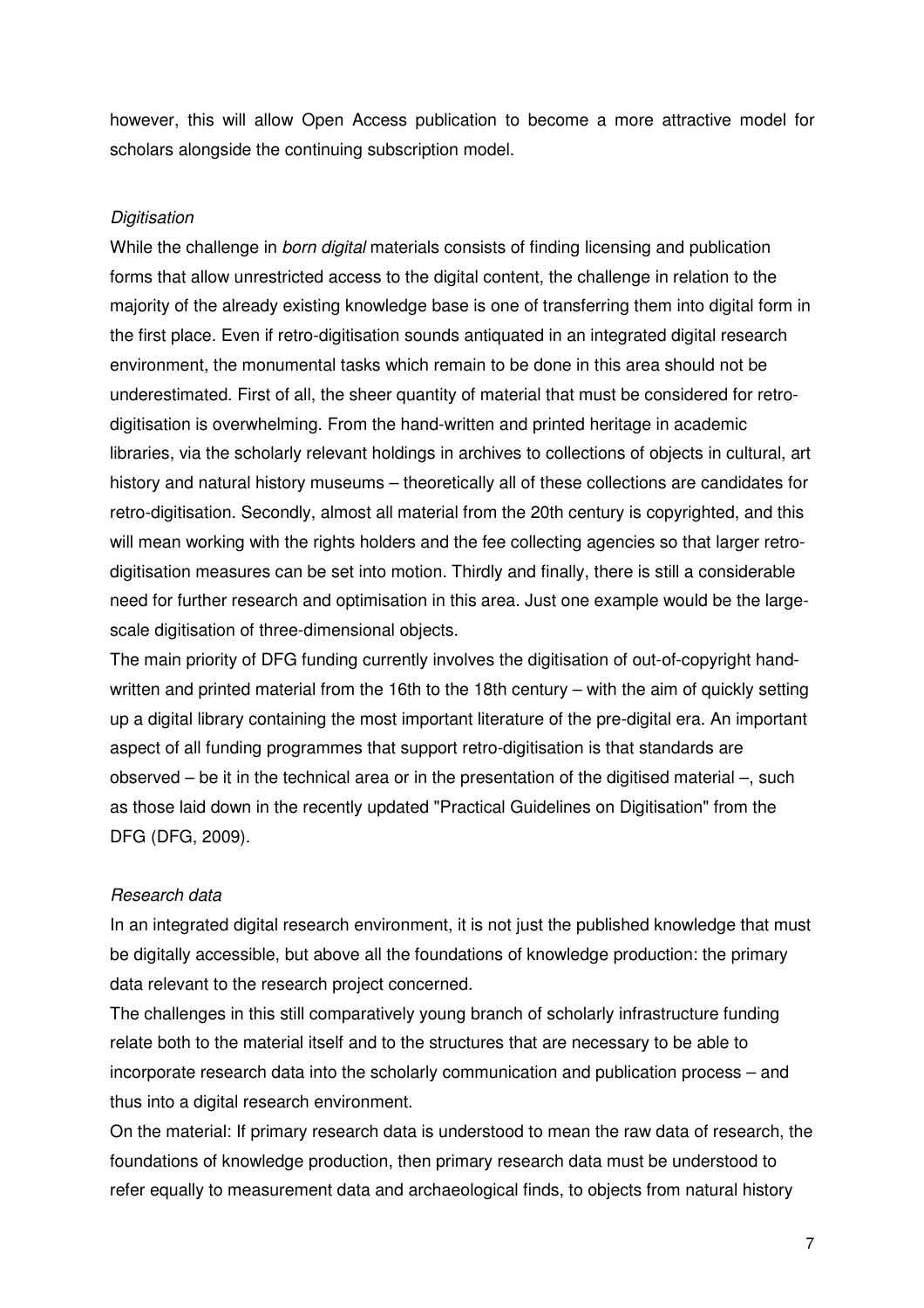collections and historical architectural plans, archival materials and art works of all kinds, mineralogical collections, DNA sequences, drill cores from the international oceanography programmes or measurement data from large-scale exploration projects in the field of biodiversity research. The list could easily be continued.

With a view to digital availability, this material breaks down into two categories: firstly there is the legacy material, for which no digital version as yet exists, such as herbariums, insect collections, mineralogical collections, archaeological finds or archival materials. For these materials the first challenge consists of creating any sort of digital copy at all. While there is a clearly defined DFG funding programme for the hand-written and printed material held in libraries and archives, this is not (yet) the case for relevant museum collections that also represent raw research data for academic study. In a second category we can place all the primary research data already documented in digital form, such as measurement data from the natural sciences, or the survey results from sociological studies, and much more. One task which is on the way to being undertaken is formulating the framework within which the DFG will offer a funding programme related to relevant collections in museums. The greater challenge in relation to research data, however, is the setting up of appropriate infrastructures in order to integrate these datasets into a unified digital environment. This includes providing backup and archiving systems at suitable locations for the datasets – which in many cases require considerable resources to compile – to furnish them with comprehensive metadata, and finally to make them freely accessible in a suitable form to all interested researchers.

While there is a centuries-old infrastructure of publishers and libraries for the distribution and provisioning of published knowledge, a functioning infrastructure for primary research data only exists in individual disciplines, for example geology, marine geology, climate research and also, to some extent, in sociology. A large-scale infrastructure, however, covering all academic disciplines, is a challenge which the academic community and the funding bodies worldwide are only confronting now. For a funding organisation such as the DFG this is an important area of activity. The Committee on Information Management – a sub-committee of the AWBI –published a statement on this issue only recently, encouraging the development of discipline-specific organisational concepts that can regulate the sustainable storage of data.

The funding objective of establishing structures that are suitable for implementing a practical and sustainable system of handling research data while guaranteeing reusability and adherence to quality assurance principles, is much welcomed in all disciplines. There is also unity on the point that there cannot be, and must not be, a prescriptive approach on this issue. Therefore, it is to be left to the individual disciplines to define the framework and requirements necessary for handling research data according to the needs of the respective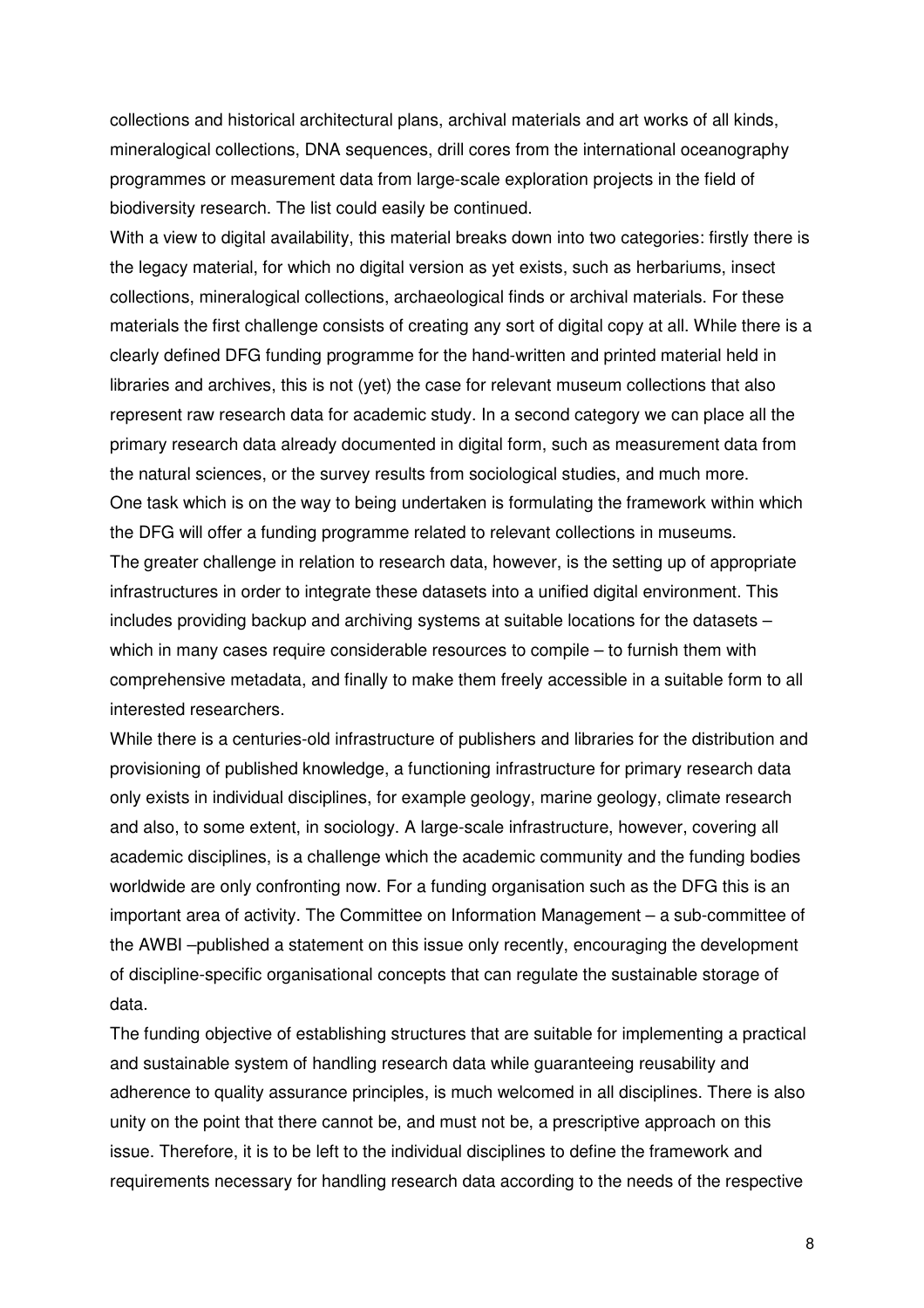disciplines, to store them securely in the long term, and to enable their efficient reuse. Only such an approach can guarantee that a given structure will work, both in terms of encouraging scholars to supply their data and enabling its reuse.

Future funding programmes in this area must therefore focus on the intersection between discipline-specific and infrastructure funding. An example of a successful model is the Centre for Psychological Information and Documentation (Zentrum für Psychologische Information und Dokumentation, ZPID) in Trier, a nationwide subject information centre for psychology that collects and prepares relevant literature, test methods, audiovisual media and highquality resources, and makes them available online as quality-controlled materials. Further work is being carried out to better integrate research data into the scholarly process and into the information structures. For example, the German National Library of Science and Technology in Hannover (TIB) has set up a registration agency for scientific data that can assign persistent and guaranteed digital identifiers to research data, i.e. these codes enable the relevant dataset to be accessed, and more importantly, cited at any time. This is already being very actively exploited by the earth sciences and environmental research communities, who foster an approach to handling research data that is oriented towards reusability as part of their scientific practice.

The DFG currently supports various initiatives in the fields of biodiversity, water research and archaeology aimed at establishing a sustainable strategy for primary research data. The stated aim of the funding is to extend the range of disciplinary expertise related to research data and to support all academic disciplines in setting up structures that fit their specific needs, provide long-term curation of research data, technical systems for long-term preservation, and the means to keep data accessible and reusable.

## Virtual Research Environments

For some time now we have observed how new communication technologies and methods of publication are changing the existing system of information infrastructures, altering the forms of scholarly collaboration and communication as well as the publication process. As a technical possibility, this is certainly not new. Indeed, the present challenge is less about further refining technologies and making them more powerful, but rather how to make what is technically possible more usable – to adapt it to the needs of research groups and individuals as they occur in practice. We need to find answers to questions such as how platforms can be designed for network-based collaborative work, supporting new forms of collaboration in a manner that is attractive to scholars. The bottom line is that it needs to make research, scholarly communication and publication easier. A call issued by the DFG in both 2008 and 2009 invited scholars and researchers to submit proposals jointly with information centres – such as libraries or computer centres – for discipline-specific and interdisciplinary networked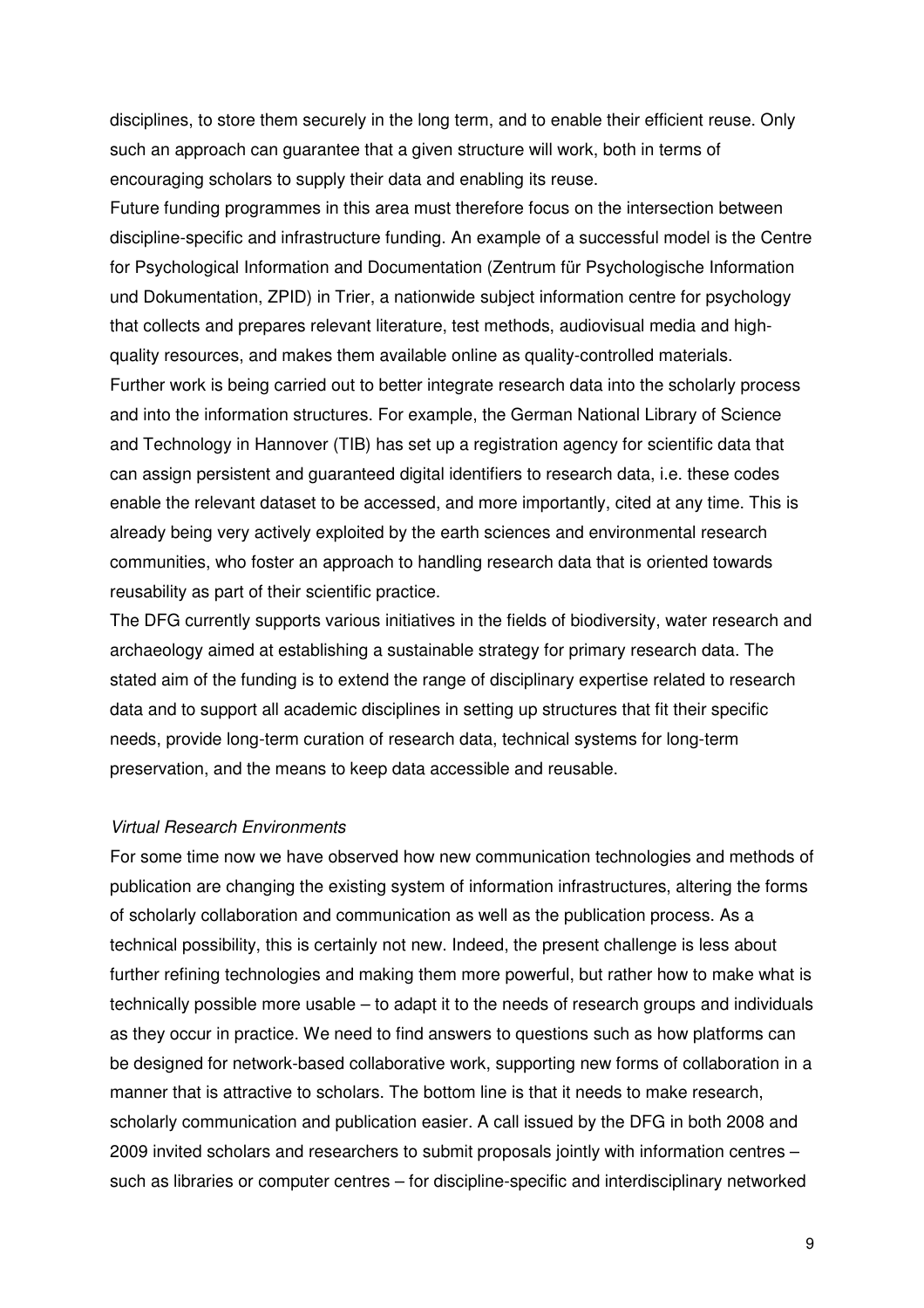digital research infrastructures, so-called virtual research environments. The aim is to provide network-based support for working and communication processes, especially in research groups and associations.

## National hosting strategy

A final activity to be highlighted here is one of the six activities within the Alliance's "Digital Information" initiative: a common strategy for hosting digital content. The starting point for considering this issue is that all academic institutions are faced with the challenge of making digital content – whether purchased printed publications or data resulting from retrodigitisation projects - permanently accessible via a suitable infrastructure. For economic reasons and for reasons of technical and organisational efficiency, it is clear that the partners within the Alliance of German Science Organisations need to develop a common strategy and to implement it without delay. A national hosting strategy will pave the way for an efficient hosting infrastructure for the storage of digital texts, guaranteeing sustainable access to licensed commercial publications as well as to retro-digitised inventories. A core component of such an infrastructure is a repository in which data can be reliably stored. This storage system will not come with its own user interface, but will instead function as a "backend", equipped with standard access interfaces and services. The Alliance partners are currently commissioning a study to tackle the question of a suitable architecture for the strategy. The results will be used to inform and support the Alliance of German Science Organisations in future decisions on a national hosting strategy. It is expected that this decision-making process will be able to begin in 2009.

This outlined vision of an integrated digital research environment represents a common task. It requires many partners who are ready to help shape it – scientists and scholars, libraries and providers of scholarly information, funders, publishers and fee collecting agencies. Centres for information services such as libraries and data repositories are the drivers of this process, gauging the needs of scholars, identifying and implementing innovation, and coordinating the process. The role of scholars should be to push for those technological developments that make scholarly communication and publication easier, and to solve the pressing issue of long-term preservation in the digital world. The organizations funding the scholarly system – including the federal government and the states (Länder), research funding as well as performing organizations, and foundations – must take charge in setting robust strategies and then financing their implementation. Publishers and similar information providers are called upon to work together with scholars, libraries and other information service providers, and funding bodies to enable a financially viable model for both roads to Open Access. Finally, fee-collecting authors' societies will play a key role in this process, ensuring that the interests of all stakeholders – the scholars on the one side, the copyright